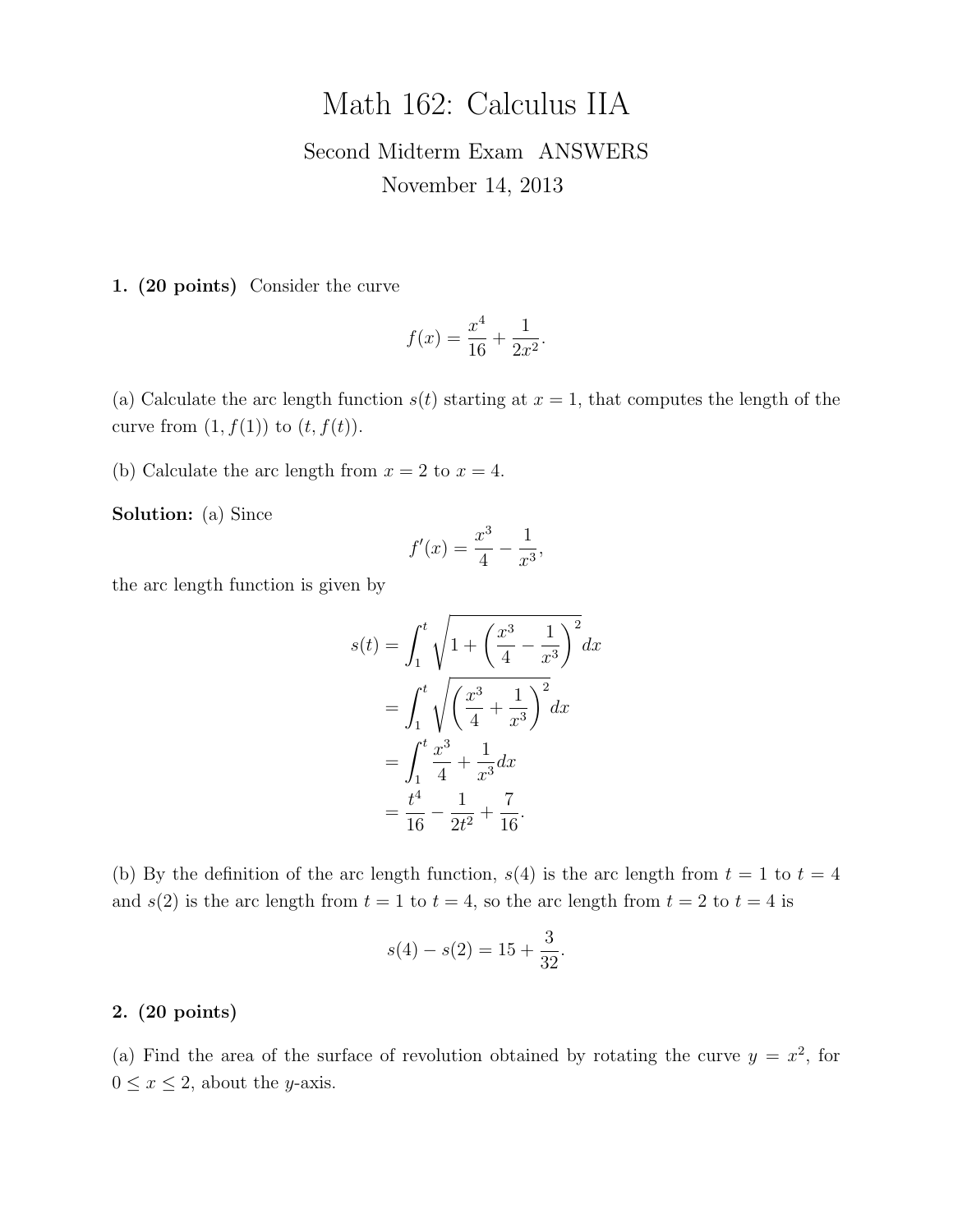(b) Find the area of the surface of revolution obtained by rotating the curve  $x = 1 + |y|$ , for  $-1 \leq y \leq 1$ , about the y-axis.

Solution: (a) We compute

$$
A = \int_0^2 2\pi x \sqrt{1 + (dy/dx)^2} dx = 2\pi \int_0^2 x \sqrt{1 + 4x^2} dx.
$$

Setting  $u = 1 + 4x^2$ , we have  $du = 8x dx$ , so that  $xdx = du/8$ . Also when  $x = 0$ , we have  $u = 1$ , and when  $x = 2$ ,  $u = 17$ . This gives

$$
A = \frac{\pi}{4} \int_1^{17} \sqrt{u} du = \frac{\pi}{4} \left[ \frac{2}{3} u^{3/2} \right]_1^{17} = \frac{\pi}{6} (17^{3/2} - 1).
$$

**Solution:** (b) Recall that  $|y| =$  $\int y$  if  $y \geq 0$ ,  $-y$  if  $y < 0$ , and therefore  $\frac{dx}{dt}$  $\frac{dx}{dy} =$  $\int 1$  if  $y \ge 0$ ,  $-1$  if  $y < 0$ . We now compute

$$
A = \int_{-1}^{1} 2\pi (1 + |y|) \sqrt{1 + (dx/dy)^2} dy
$$
  
=  $2\pi \int_{-1}^{0} (1 - y) \sqrt{1 + (-1)^2} dy + 2\pi \int_{0}^{1} (1 + y) \sqrt{1 + (1)^2} dy$   
=  $2\sqrt{2}\pi \left[ y - \frac{y^2}{2} \right]_{-1}^{0} + 2\sqrt{2}\pi \left[ y + \frac{y^2}{2} \right]_{0}^{1}$   
=  $2\sqrt{2}\pi \left( - \left( -1 - \frac{(-1)^2}{2} \right) \right) + 2\sqrt{2}\pi \left( 1 + \frac{1^2}{2} \right) = 6\sqrt{2}\pi.$ 

3. (20 points) Determine whether the following series converge or diverge. Justify your answers, making sure to name the convergence test(s) that you are using.

(a)

$$
\sum_{n=1}^{\infty} \frac{3^n + 1}{2^n - 1} = 4 + \frac{10}{3} + \frac{28}{7} + \frac{82}{15} + \dots
$$

(b)

$$
\sum_{n=2}^{\infty} \frac{1}{n \ln(n)^3} = \frac{1}{2 \ln(2)^3} + \frac{1}{3 \ln(3)^3} + \frac{1}{4 \ln(4)^3} + \cdots
$$

**Solution:** (a) We will show that the terms in the series do not tend to zero and n tends to infinity. We have

$$
\frac{3^n + 1}{2^n - 1} > \frac{3^n}{2^n} = \left(\frac{3}{2}\right)^n
$$

Page 2 of 7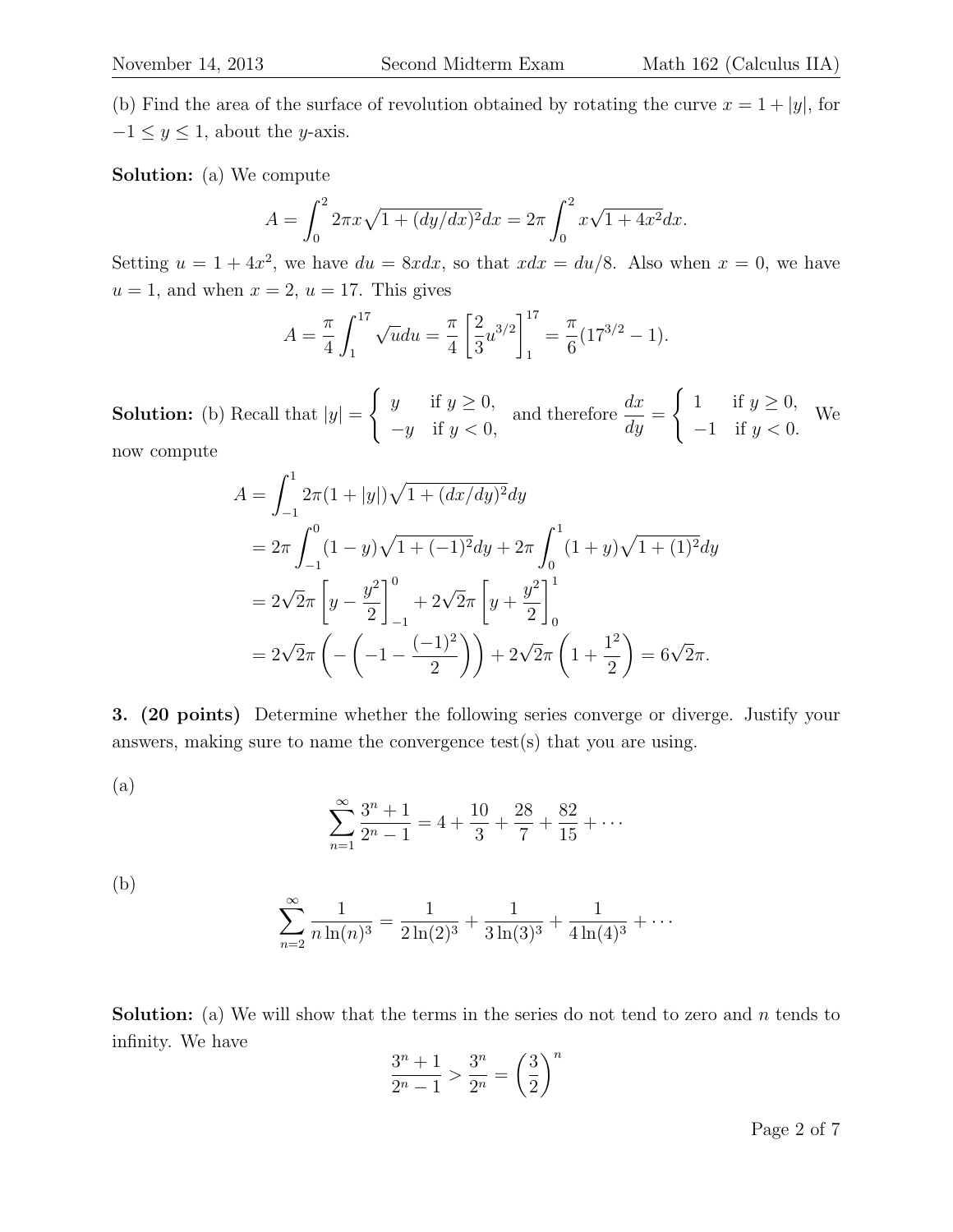so

$$
\lim_{n \to \infty} \frac{3^n + 1}{2^{n-1}} > \lim_{n \to \infty} \left(\frac{3}{2}\right)^n = \infty.
$$

hence the series diverges by the Divergence Test.

(b) We will use the Integral Test and show that the improper integral

$$
\int_2^\infty \frac{dx}{x \ln(x)^3}
$$

converges. We will use the substitution

$$
u = \ln(x) \qquad du = \frac{dx}{x},
$$

which gives

$$
\int_2^{\infty} \frac{dx}{x \ln(x)^3} = \int_{\ln 2}^{\infty} \frac{du}{u^3} = -\frac{1}{2u^2} \Big|_{\ln 2}^{\infty} = \frac{1}{2(\ln 2)^2}.
$$

This the integral; converges, so the series does.

## 4. (20 points)

(a) Find the area of **one petal** of the polar rose  $r = 2\cos(4\theta)$  pictured below.



**Solution:** We need to find consecutive zeros of  $r = 2\cos(4\theta)$ . These will give the limits of integration, because the petal will close for those  $\theta$  values. If  $0 = 2\cos(4\theta)$ , then  $4\theta = \pi/2, 3\pi/2$ , so  $\theta = \pi/8, 3\pi/8$  are the limits of integration.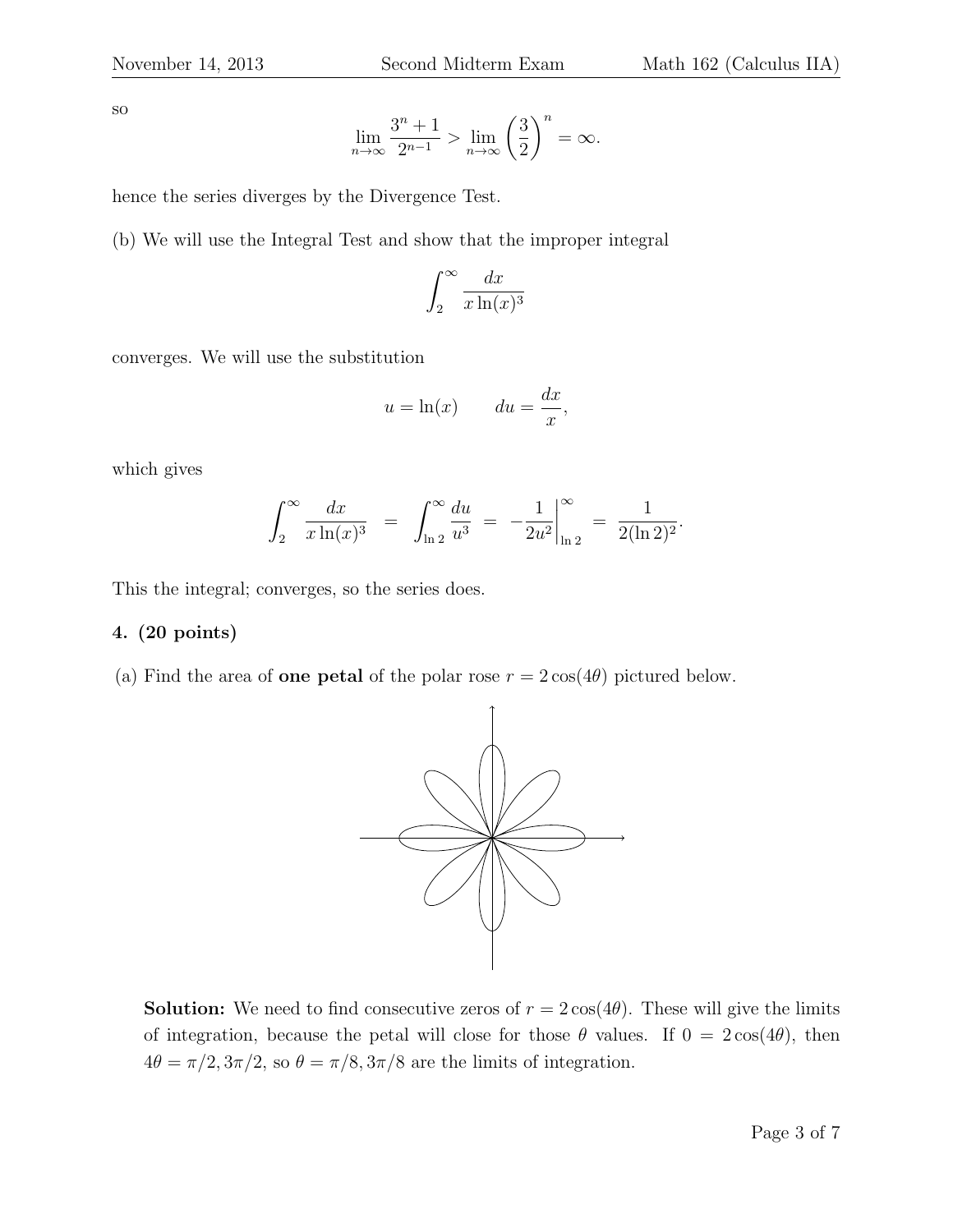

$$
2 \int_{\pi/8}^{1 \cos(16) \pi/8} 2 \int_{\pi/8}^{1 \cos(16) \pi/8} d\theta
$$
  
=  $2 \int_{\pi/8}^{3\pi/8} \frac{1 + \cos(8\theta)}{2} d\theta$   
=  $\theta + \frac{\sin(8\theta)}{8} \Big|_{\pi/8}^{3\pi/8}$   
=  $\pi/4$ 

Other correct integrals:  $\frac{1}{8\frac{1}{2}} \int_0^{2\pi} 4\cos^2(4\theta) d\theta$ ,  $2\frac{1}{2} \int_0^{\pi/8} 4\cos^2(4\theta) d\theta$ ,  $\frac{1}{2}$  $\frac{1}{2} \int_{3\pi/8}^{5\pi/8} 4 \cos^2(4\theta) d\theta$ , etc.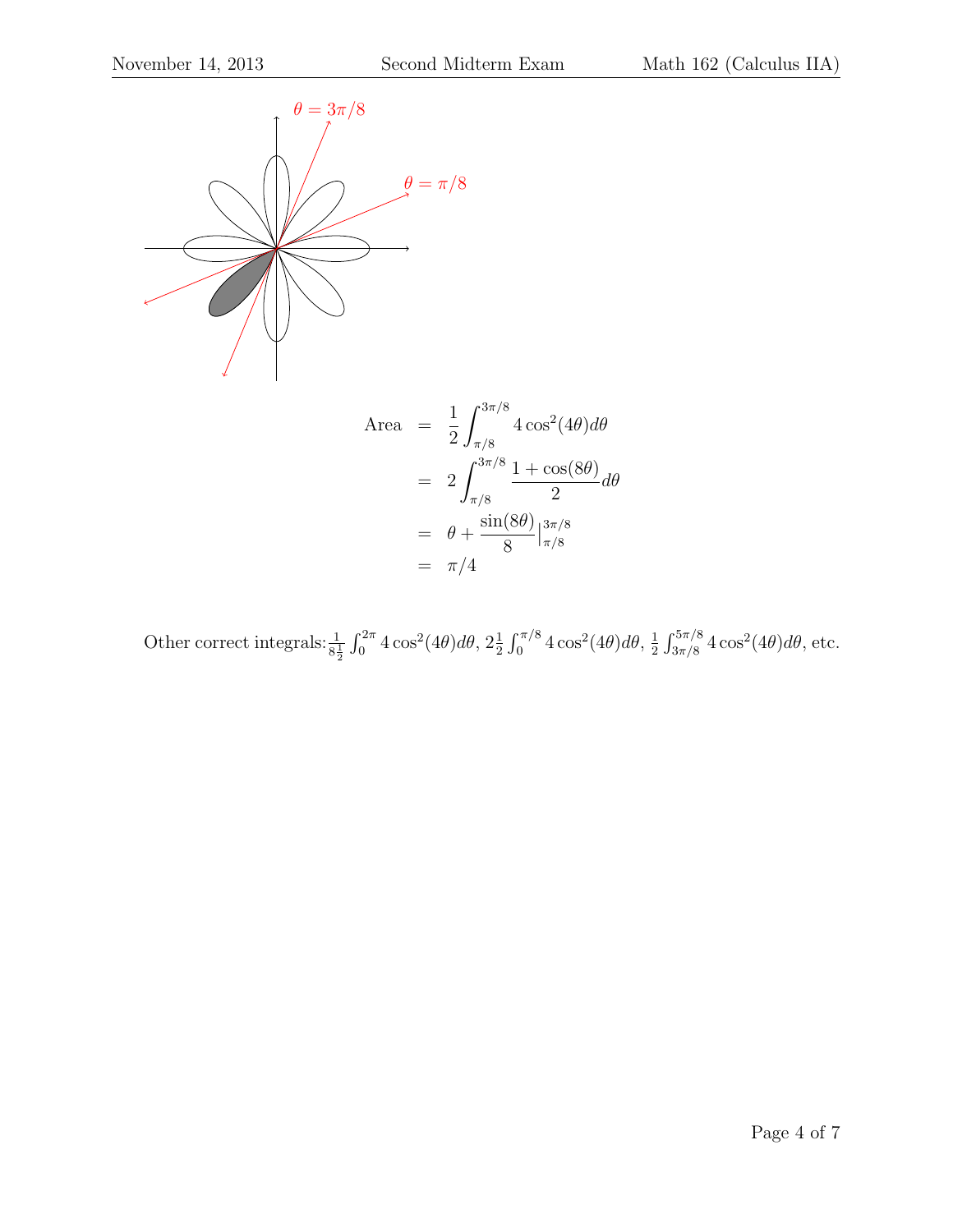(b) The parametric curve given by  $x = 4t^3 - 3t$ ,  $y = t^2 + 1$  intersects the y-axis at 3 different values of  $t$ . What are the **equations of the tangent lines** to the curve at each of these points?

**Solution:** Solve  $x = 4t^3 - 3t = 0$  to get  $t = 0, \pm \frac{\sqrt{3}}{2}$  $\frac{\sqrt{3}}{2}$ . We have

$$
\frac{dy}{dx} = \frac{2t}{12t^2 - 3}
$$

At  $t = 0$ , the tangent is horizontal with y-intercept  $y = 1$ , so we get  $y = 1$ . At  $t =$  $\sqrt{3}$  $\frac{\sqrt{3}}{2}$ , at  $(x, y) = (0, 1 + 3/4)$ , the tangent has slope  $\frac{1}{\sqrt{3}}$  $\frac{\sqrt{3}}{6}$ . At  $t = \sqrt{3}$  $\frac{\sqrt{3}}{2}$ , also at  $(x, y) = (0, 1 + 3/4)$ , the tangent has slope −  $\sqrt{3}$  $\frac{\sqrt{3}}{6}$ . So the two lines are

$$
y = \pm \frac{\sqrt{3}}{6}x + \frac{7}{4}.
$$